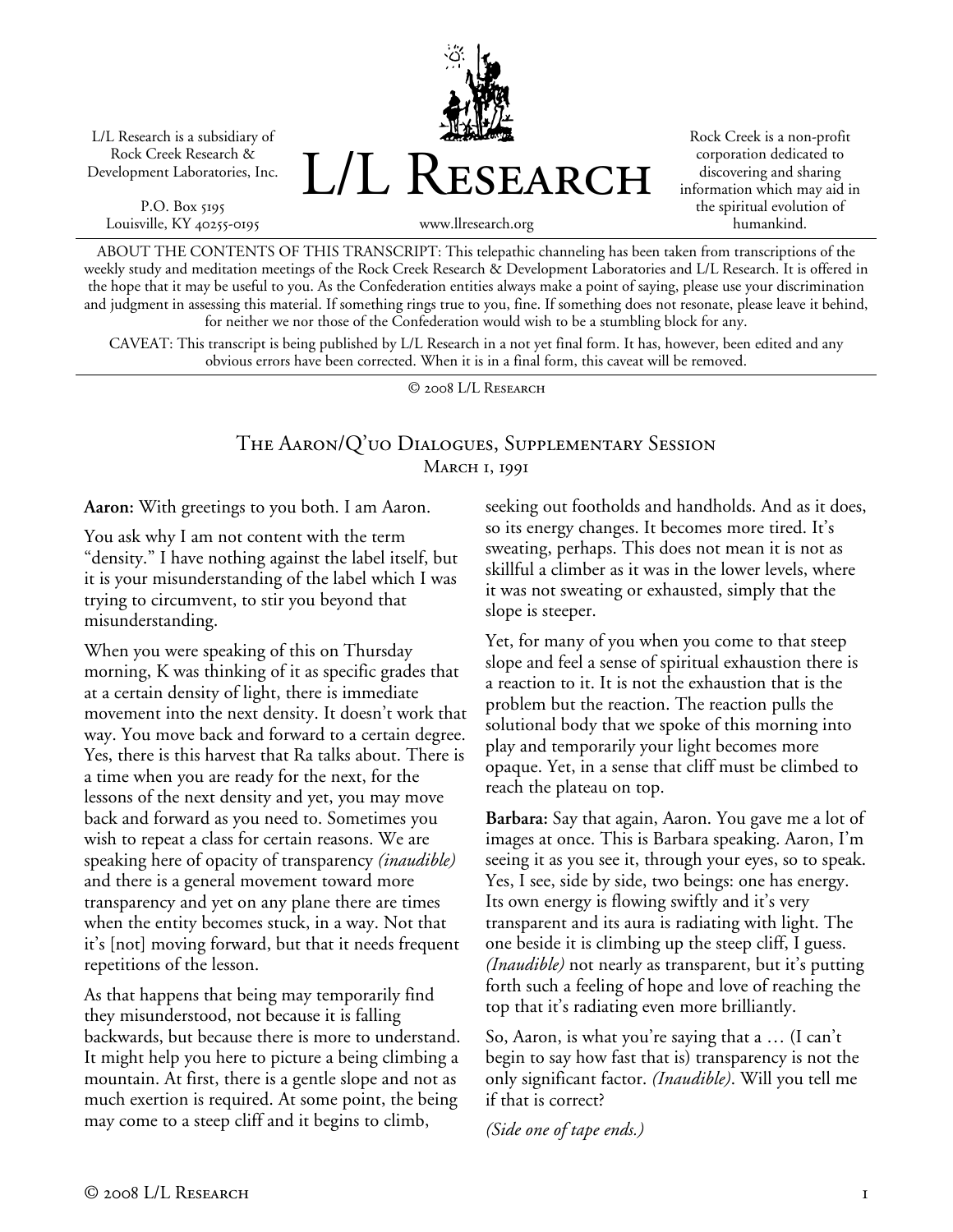**Aaron:** Essentially, child. This density is only one factor. This is why I have preferred the word "dimension." Let us first define what I mean by dimension, as I don't know if Carla has read this in the transcripts.

Picture a ball of clay, trapped between your hands. Pressure is applied to it from both sides and as it squeezes together, most of the mass eases out from the top of your hands to form a new ball in another dimension. You still have the flat piece that went down between your hands, but now you have a piece that's erupted onto the top. Take that and squeeze it and allow it to move in a new direction.

You cross many thresholds within each of what you are accustomed to thinking of as a density and [also] from one density to another. Thus within each density are many of these thresholds and each time a meditation or *(inaudible)* experience takes you to a new perspective, your eyes are opened to some truth to which they have been shut before. You have a new way of understanding.

Now, there are larger thresholds and smaller thresholds. One might liken it to a flight of stairs with a landing, and then you are on to the next flight but it is all one stairwell. For the density of the being is generally moving toward transparency and there are certain limits of transparency or opacity within each of your labeled densities. This is only one factor.

Barbara is asking me here what are the other factors and I find it almost impossible to find words in your vocabulary which will express [our thoughts]. In a sense, I understand why Ra is using density because they all translate into light. And yet it is not enough to simply say, "This is light," or, "This is not light." When you have a deeper faith, you do meet more light.

As distortion is dissolved, you meet more light and allow more light to pass through you, but there is a level here where the distortion must be accepted as where that being is. In other words, Ra speaks of love as the first distortion. $^1$  That original energy that was flowing through this small spark of God cannot grow into a flaming sun without the distortion of love. Yet the distortion of love does create a *(inaudible)* and take one away from transparency.

This is where the term density can be misleading. [There can be the] feeling that it is preferable to move toward transparency, but it is not that it is preferable, it is simply to be seen in the same way that as one walks down the path, one moves further down the path. It is inevitable. It is not something that you need to try to do.

**Barbara:** Say it again, please, Aaron.

**Aaron:** I am sorry, child. This is not the fault of your channeling. I am thinking two thoughts at once. I am thinking this through as I speak.

One must continually love and reach out toward that love that is other, giving and receiving and clarifying the connection between the self and the source of that love until the self is absorbed into the source and further separation ceases. The soul yearns for that but so does the love that draws one deeper back to love. It is love that overcomes the separation and yet love is the separation.

As I am trying to understand how to explain this to you, we are found to be thinking two thoughts. Firstly, that one must always be striving to love more fully, to live more wisely. Yet at the same time one must not be doing anything. And there is no paradox there.

Do you understand what I mean with this, or should I try to explain it further?

**Barbara:** I understand it Aaron. Do you, Carla?

**Carla:** Yes.

**Aaron:** So we come back to this original question about density and my preference for another term. Actually, I don't prefer another term, I prefer [that] there be no term, that you try to move yourself and your thinking beyond labels. Simply understand that you go through this progression, which can be roughly broken up into eight mutual parts, each with many smaller parts, but that they overlap. You are always in the space you need to be and that space truly needs not labels so much as your constantly being in that space, in that moment, and not striving to be anywhere else while still knowing the absolute desire to be fully merged with that love. Do you have questions?

**Barbara:** I don't have questions. Aaron. I understand what you are saying. Carla?

 $\overline{a}$  $1$  Actually, the Ra group speak of free will as the first distortion. But love or Logos is next!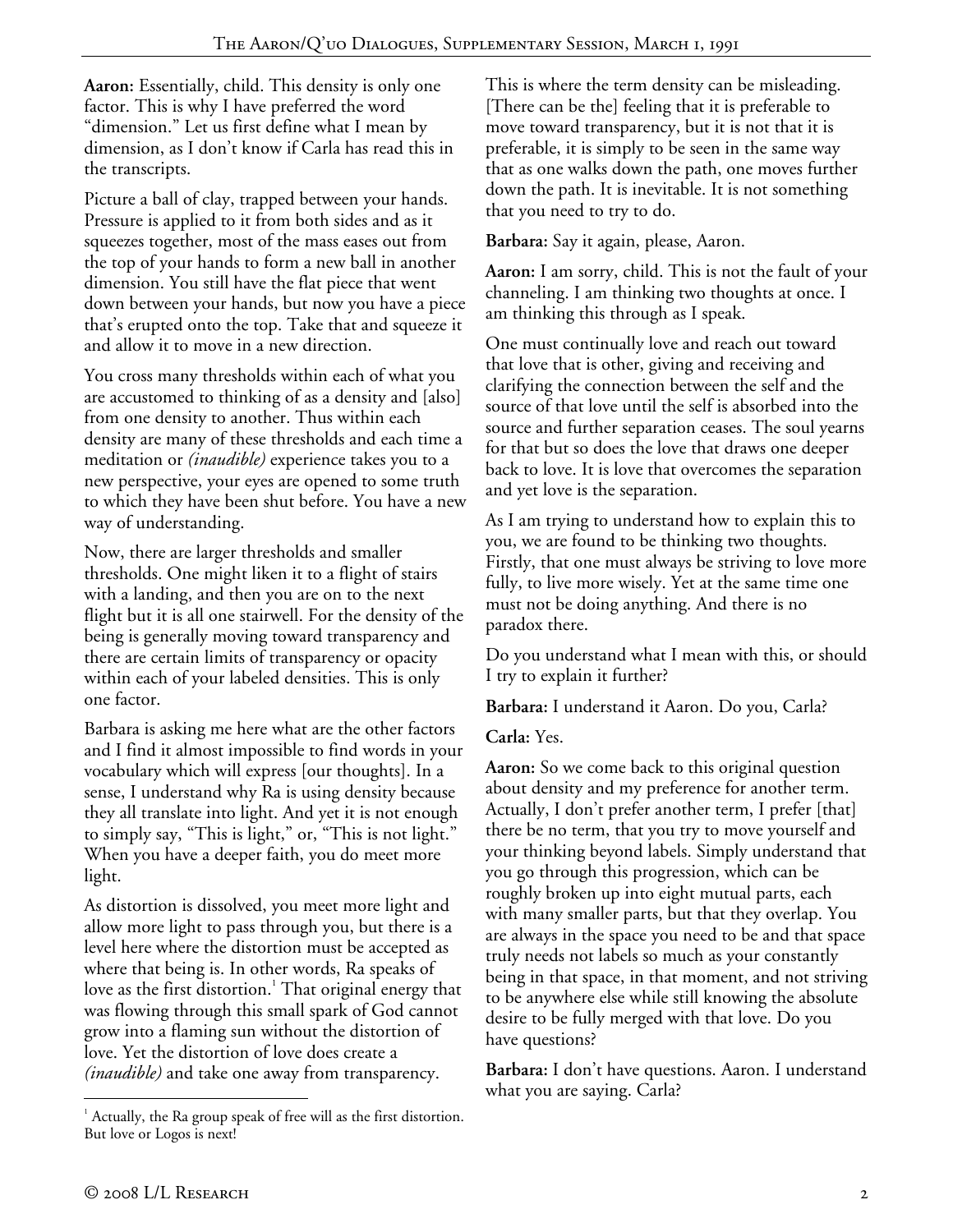**Carla:** I would suggest the image of a stairway. Each step is more full of light. The spirit walks the stairway until it reaches the light that is comfortable. If it tries to go further it is uncomfortable, so it finds its place. That place may be in third density or fourth density but it only matters if you are comfortable.

**Aaron:** I thank you, Carla. That is a very clear illustration. I would add a bit to it. Let us put the stairway outdoors and allow you to visualize the light of the sun as shining brightly on it and, of course, as you come up from the world you move more and more into the sunshine. Picture it as a spiral staircase, perhaps, with small landings at different places. There are times when you move around and find yourself in the shadow for a bit. So you are both emerging up into the light and yet temporarily fully covered in shadow and will emerge back into the light as you move around, beyond that shadow.

Each shadow is a difficult place in your growth. [And this is so] in any density, because it is not only third density that has to learn, though learning is not as painful [in other densities.] Yet there are times when we feel ourselves to be in darkness. The difference is [that] when you feel yourself to be in darkness, it is as if there is total blackness and you lose sight of the stairs that wander round.

When a being of a higher density finds itself to be in darkness it is only a slight shadow, and one can still clearly see the staircase, but while it is a constant progression, into more and more light—and you are very accurate in saying that you only move as high as the light is pleasant and when it becomes intolerably hot, burning away that in you that is still too dense to meet that light, then you pause for a bit to work to a degree of transparency—so while you are moving toward this light, there are also moments of more brightness and moments of shadow.

I find this very accurate, Carla. May I suggest that the steps are such as you may have meant in what you call a funhouse, perhaps, where there are times they are firm, and times when you step up [where] they seem to sink down. So that the difference of one step, and the step that follows after, disappears and the next step looms very high above.

Each step is truly a universe unto itself. That is all.

Carla, I see a bit of confusion in your understanding of this. Yes, that happened to you, but it didn't

happen to you by chance. Thus, first there was some energy blockages [in some] *(inaudible)* region of your body. Then there was your mother's action, which around your life is called your "retention tether," but the energy blockage existed in a sense of the potential for the energy blockage, let us say, before that choice of your mother's. I would suggest that this is related to a past life prior to this one. Do you wish me to speak further on this?

### **Carla:** Yes.

It may be useful for you to know that there has been a past life in which there was severe brutality and mutilation to the bowel area of your body. I would suggest that this may be a defense, a protection, against that. I can give you more details on this life if it would be more useful to you but you [do not] really need to know *(inaudible)* what happened, so much as to become aware that you are creating some protection of some sort. You have released most of the karma between you and that being who did this disemboweling but the body is working in its own way, on a cellular level almost, to provide protection. It is not a matter of forgiving, which is why I feel you do not need to know the whole story behind it.

It is just a story. [To tell it] will pull you back into it. Rather [than going back into that story], understand the fear of the body itself against such violence to it. Hold that fear lovingly in your arms and relate to it compassionately, as I believe there has been more warfare than love with this area of your body, in this lifetime. Do you understand?

#### **Carla:** I think so.

You seem to be dealing remarkably [well] with learning of this incarnation without knowing about other incarnations. I believe you do know what you need to know at a certain level that is not conscious. But you do not need to know about something that simply happened to a being that you were that is not immediately relevant to this lifetime. All that is relevant here is that you are saying that the pattern your mother established has been carried through but the pattern was established long before your mother toilet-trained you in that way and in fact her choice of toilet-training in that way [served] to emphasize the pattern in this lifetime<sup>2</sup>, to draw your

 $\overline{a}$  $2^{2}$  Carla's mother toilet-trained her from before the age of one year old by explaining to her that she needed to move her bowels, then putting her on the potty. Carla was too young to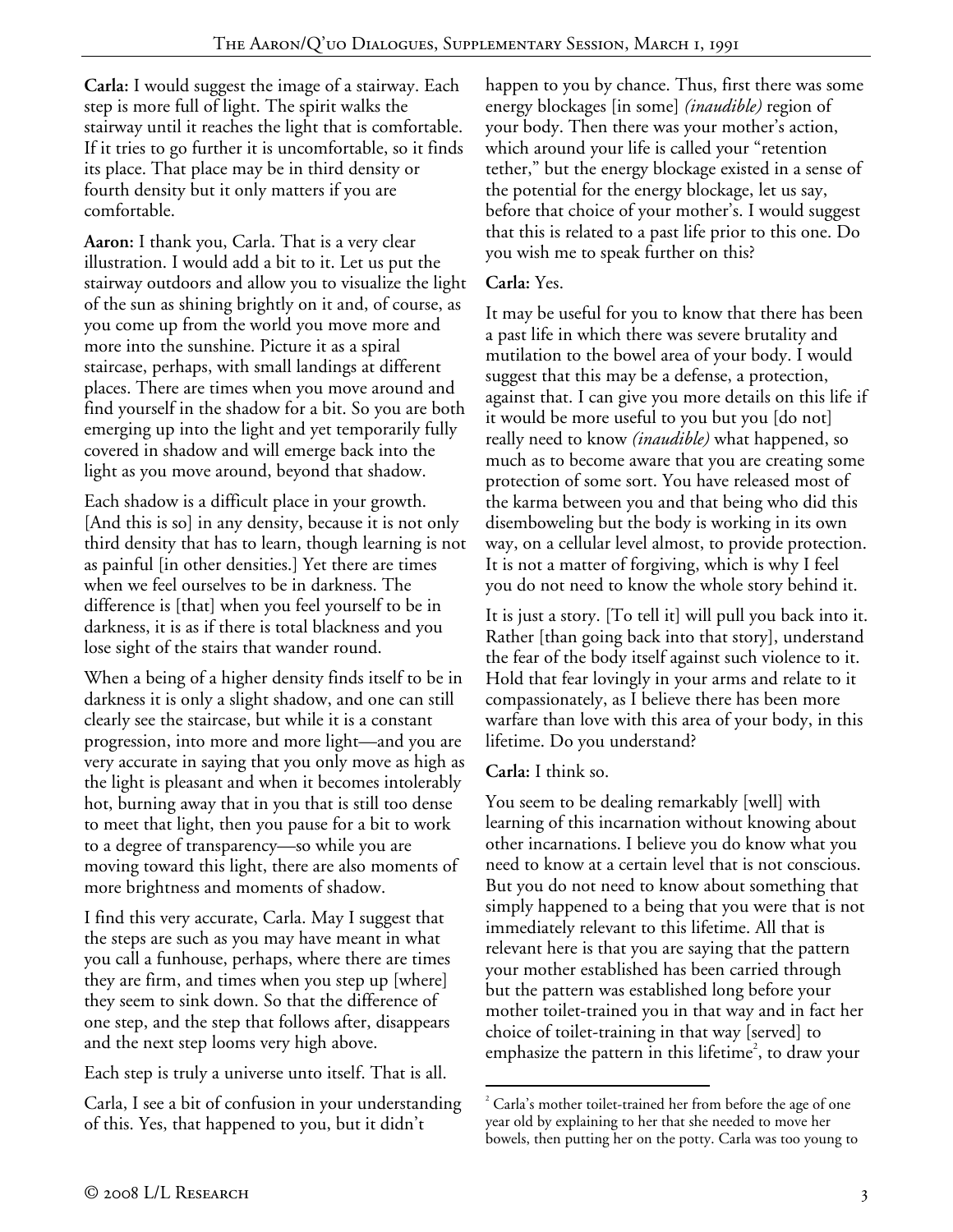attention to it, so you may heal that brutality from a past lifetime, not by needing to know the details of it but just to bring *(inaudible)* to that area of your body and understand the cellular level. Do you understand?

# **Carla:** *(Inaudible)*.

I understand that you have, Carla, but there is still another level here that you can begin to relate to more consciously as [we] speak about it. Perhaps just knowing this will be a help to bring the awareness more to the conscious level of mind.

I find it delightful that on my plane I have finally reached the point where I equate beauty with the light that shines from within and [has] nothing to with the physical. It is a pleasant stage to have reached. I would like to remind you both that when you choose to incarnate into a body, into a family, into a culture, you know the generalities of that body or family or culture, that for these that you have chosen to be parents, these have been the issues that they have come to work with and that you have shared with them in the past.

You know the basics of what that fetus will become, but you have no idea whether it is going to be beautiful or not. This is not one of the choices you make. Let me amend that to say you may know that it will be extremely unattractive as the parents are unattractive or that *(inaudible)*, but beyond those general limits, you have no idea whether it will very beautiful, or somewhat beautiful, or highly attractive or attractive or moderately unattractive, or so on.

This only becomes a concern to you on the physical plane and is of no concern to your spirit. That is all.

**Barbara:** [Aaron,] we are talking about densities. You've generally not been willing to say anything about what density you are and said it didn't matter. However, some time in the past few weeks in the Thursday group<sup>3</sup> we were talking about this spirit known as Jesus and in the Ra material it talked about him as being at fifth density and you said the spirit had nearly entered the seventh density and K was feeling upset about why there was a seeming contradiction. K said, "In the Ra material, Ra states the Jesus is currently in the fifth density and you say he's seventh." And Aaron said, "That spirit whom I understand as Jesus is far beyond the fifth density." K is questioning the density of Jesus, who Aaron says is at the seventh density. K showed me the related features of the Ra material. Aaron said, "K, I want to you to discuss this [with] Q'uo. I do not agree with it. I am what you would term fifth density and this being has evolved far beyond me. That is all."

And then you, [Aaron], went on to talk about what the term density means and about not thinking of it as a specific grade and that we are not fixed in place. So, Aaron, the question this is leading to is *(inaudible)* I don't know, are you feeling, Carla, that as *(inaudible)* what makes you *(inaudible)*. What need you *(inaudible)* feel Aaron has not talked to my knowledge about what density he was at before. The only thing he has ever told me before is that he is beyond the causal plane. What made you feel that he was third density? And Carla was saying, "Barbara saved his life 400 years ago. At that time he was a third-density being. So he must still be third density."

**Aaron:** Carla, here we are back to the *(inaudible)* more fixed notion, that a being must wait for this general harvest to go on. Immediately after the end of that lifetime there was no need for me to return to incarnation. I have been very close to that for many lifetimes. On the spiritual plane between many lifetimes and for several thousand years, I had learned many lessons that you would term fourthdensity lessons and yet had felt a need to return to Earth for the clarification of *(inaudible)* that needed to be cleansed, thus, actually was moving between these. Here again, I prefer to not use the word density for these levels of being, although density

 $\overline{a}$ 

be able to perform as expected, although she spoke early and clearly understood what she was supposed to accomplish. She simply could not do it. This resulted in a perception that she was constipated. Therefore, she was given enemas at least once a week from babyhood.

This compromised her peristaltic health and throughout her life until 1991 she had difficulty absorbing and processing food. Ten months after this discussion with Aaron and Barbara was taped, half of her transverse colon was surgically removed, the "disemboweling" being necessary to preserve her life. Thusly, the pattern played out for Carla in this incarnation, but in a healing and helpful way which ensured her continued life and increased vitality. She used this opportunity to rededicate her life to service and also to her own care for herself. She radically improved and remains in greatly increased health to the present time (2005).

 $\overline{a}$  $3$  Barbara is here speaking of a regular meeting of the Deep Spring Center for Meditation and Spiritual Inquiry in Ann Arbor, Michigan, where Barbara and Aaron teach.